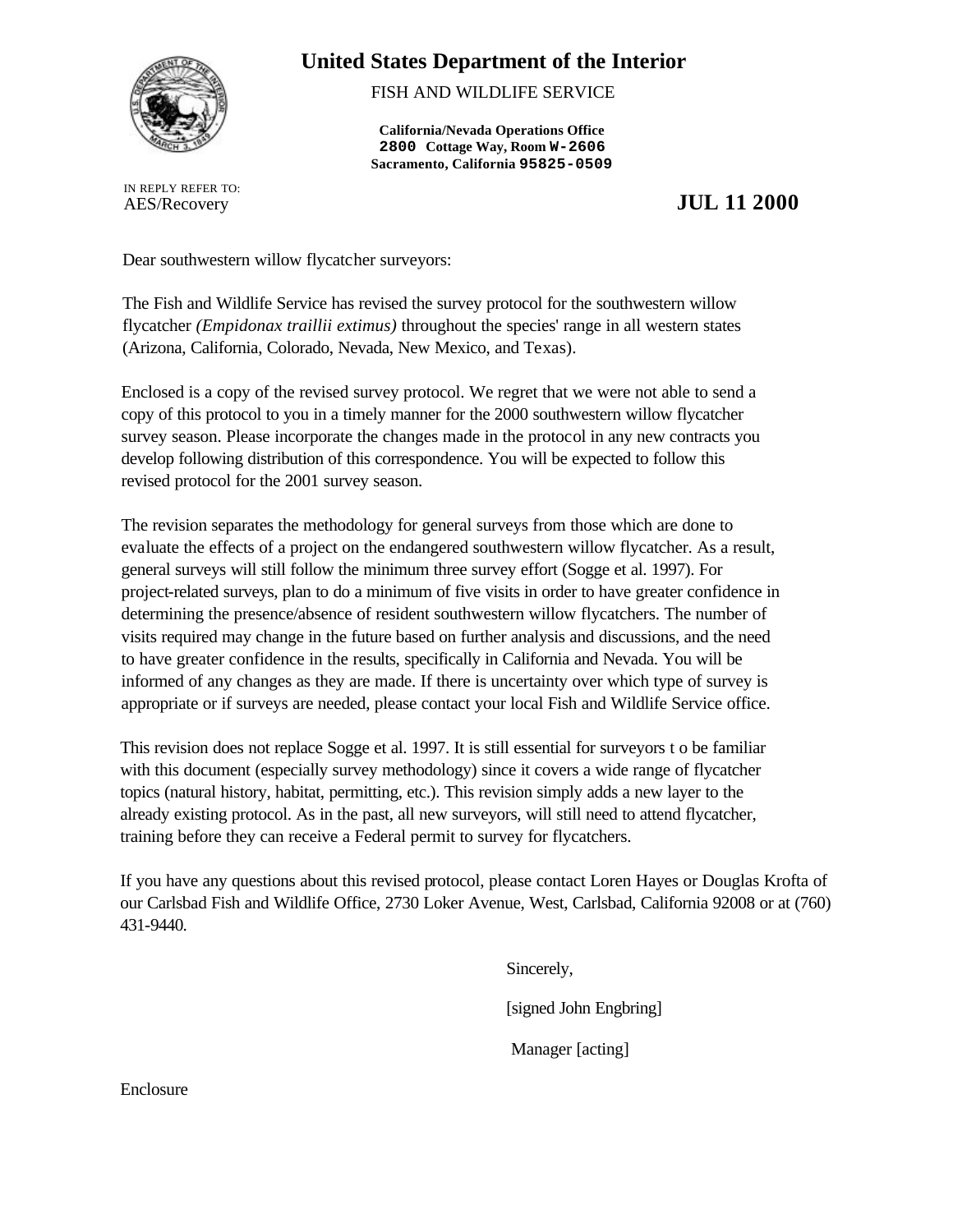# **SOUTHWESTERN WILLOW FLYCATCHER PROTOCOL REVISION 2000**

The U.S. Fish and Wildlife Service (USFWS) is revising the survey protocol for the southwestern willow flycatcher due to issues raised (Braden and McKernan 1998, 1999, Sogge et al. 1997, 1999 ), discussion with experts in the field, and subsequent review of pertinent documents by the Ornithological Council. The number and timing of surveys recommended in Sogge et al. (1997) (e.g., a minimum three surveys), are appropriate for general surveys and situations where the survey results will NOT be used to evaluate the effects of a project. However, surveyors will now need to be prepared to make at least five visits to evaluate project effects on flycatchers (e.g., typically those that would involve consultation with the USFWS). The purpose of these additional surveys is to provide greater confidence in determining resident southwestern flycatcher presence/absence and direct limited resources to where they can be most beneficial. Thus, what was once a single approach for all survey purposes has been changed to a two-strategy system; for general purposes, surveyors will need to conduct a minimum of three surveys, and in order to assess project-related impacts, surveyors will need to be prepared to conduct a minimum of five surveys.

### ALL SURVEYS

Although the USFWS is modifying the recommended minimum number of survey visits to evaluate project effects to flycatchers, all surveys conducted should follow the general guidelines described in Sogge et al. (1997). This includes the use of tape-playback, thorough coverage of survey sites on ALL visits, ways to minimize impacts to th e habitat, importance of recognizing all flycatcher vocalizations, importance of beginning surveys at dawn, etc.

Early-season visits in May and June (needed for both survey strategies) allow surveyors to look for flycatchers when they are most vocal. During these visits, surveyors using taped calls can elicit vocal responses from flycatchers, and subsequently observe behaviors that indicate nesting (e.g., establishing and defending territories, soliciting mates, acquiring/carrying nest material, etc.). These early visits also increase the surveyor's familiarity with the site (e.g., learning vegetation types, topography, etc.), and if birds are located, help the surveyor focus on specific areas within a site where the resident southwestern willow flycatchers might be found during the third survey period (and therefore where to devote extra survey attention).

During ALL visits, surveyors should observe and record flycatcher behavior such as territorial defense, pair status, carrying nest material, feeding fledged young, etc. Surveyors should spend additional time either during or after the survey to observe and document pair behavior and status (while being careful to not disturb the birds). Neither survey method is limited to three or five visits. Searches of large or particularly dense areas may take more than one day to complete a "single" survey of the area (depending on start time, number of surveyors, etc.). Or possibly, some surveyors may want to make extra visits to confirm an observation. It is important that all survey information be recorded on your survey forms (in Sogge et al. 1997) and submitted to your local USFWS or State wildlife agency as specified in your permit.

The survey efforts described in Sogge et al. (1997) and modified herein relate only to presence/absence type surveys. Efforts such as nest monitoring require different techniques, and more extensive effort, experience, and permitting. The permit to survey for willow flycatchers does not authorize surveyors to directly monitor or search for nests. Both State and Federal permits are required for these activities because they are more invasive and require more experience. We recognize that surveyors may discover nests while trying to detect birds. In these instances, surveyors should place themselves at a distance where birds are not disturbed, quickly determine the status of the nest with binoculars, map the location, leave the immediate area, and contact you local State or Federal wildlife agency with this information as soon as possible.

#### GENERAL SURVEYS

The minimum three survey effort described in Sogge et al. (1997) is appropriate for conducting general willow flycatcher surveys, but should NOT be used to help assess impacts of a specific project. When using the minimum three survey methodology, the flexibility exists to conduct more than three surveys in order to be more certain about the presence/absence, breeding status, home range, absence, etc. of resident southwestern willow flycatchers. This might especially be worthwhile if flycatchers are detected during periods one and two,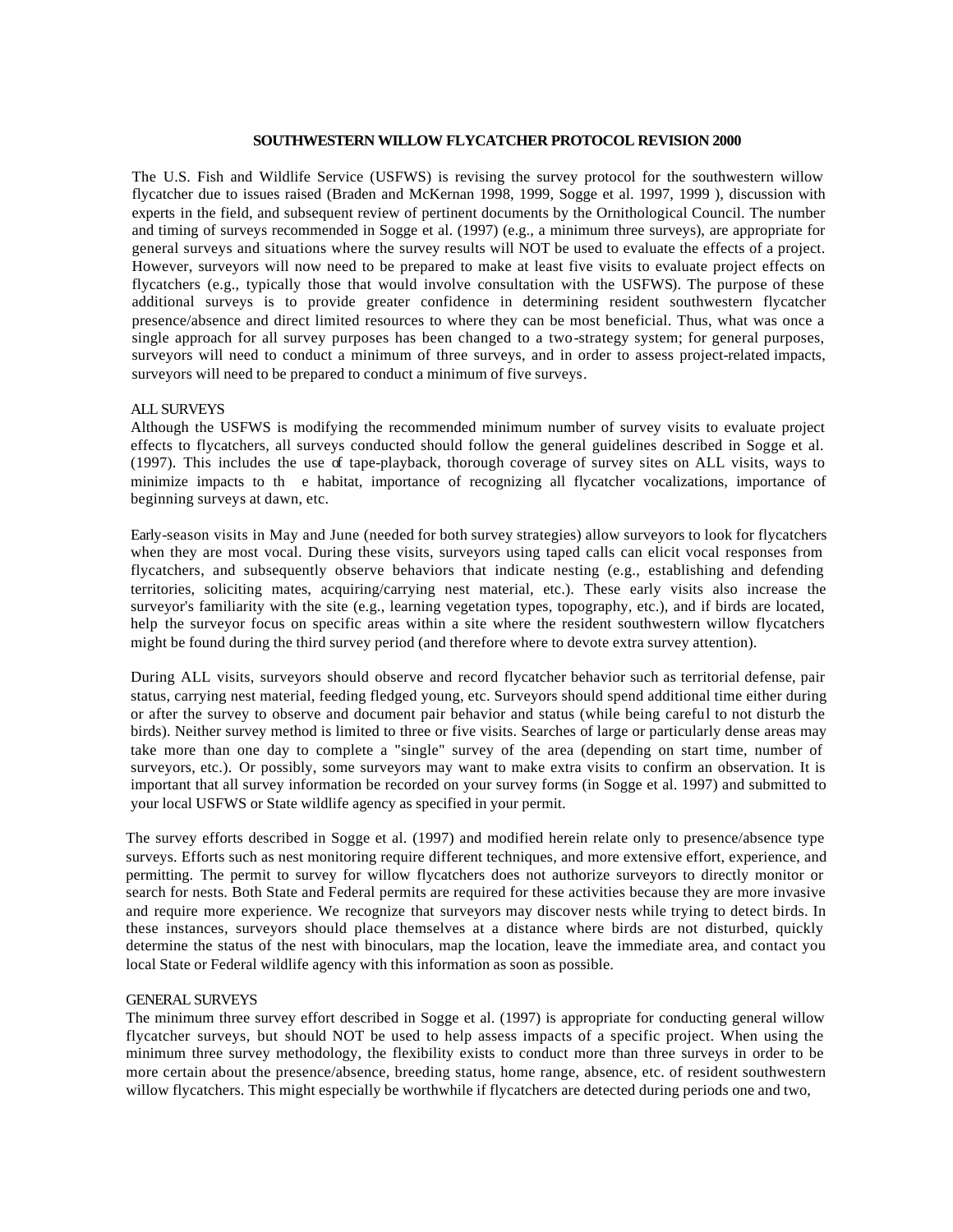and/or based on the confidence/experience of the surveyor. If a surveyor has more time, it may best be applied by conducting more surveys during period three.

# PROJECT-RELATED SURVEYS

Surveyors need to plan to make at least three visits during the third (or last) survey period (June 22 to July 17), because: (a) nesting southwestern willow flycatchers can be more difficult to detect once breeding efforts are well underway (e.g., the third survey period), compared to earlier in the breeding season; (b) detections during the third period are the "verification" that flycatchers are resident, lacking other evidence of local breeding; and (c), the potentially high conservation ramifications of incorrectly determining that flycatchers are not resident at a project-related site. Detecting southwestern willow flycatchers during the last survey period can be difficult because birds are less vocal and less likely to respond (especially with singing) to playback calls. Conducting more visits during this survey period provides greater confidence in determining the presence/absence of resident southwestern willow flycatchers, and can generate more information about nesting behaviors, number of pairs, and other related information.

# MODIFIED SURVEY GUIDELINES: TIMING AND NUMBER OF VISITS

Survey schedule **1 st survey period.** May 15 to May 31*. Minimum* one survey.

**2nd survey period**. June I to June 21*. Minimum* one survey.

# **3rd survey period.**

June 22 to July 17 (this period is extended one week longer than per Sogge et al. 1997). For general surveys -Minimum one survey. For project-related surveys - Plan to conduct a *minimum* of three surveys, each at least five days apart.

# GUIDELINES FOR THE REVISED PROTOCOL FOR PROJECT-RELATED SURVEYS

- 1) Surveyors must be familiar with and adhere to the general survey techniques and guidelines in Sogge et al. (1997). Flycatcher survey training must be completed prior to being permitted to conduct surveys. Please follow all reporting requirements described in your permits such as contacting agencies when nests are discovered or submitting survey forms at the end of the season.
- 2) For project-related surveys, visits in the third period are recommended until flycatchers are found, or until three visits are completed with no flycatcher detections. If birds are found on either the first or second survey within the last survey period (visit 3 or 4), we recommend that surveyors continue to complete all five surveys, especially if pair status could not be determined in earlier visits.
- 3) Surveys conducted in different survey periods, and multiple surveys within the third survey period, must be at least FIVE days apart from each other.
- 4) Conduct the initial survey in period three between June 22 and June 30. Because surveys must be at least five days apart and there are just 27 days in the last survey period, it is important that surveys begin as soon as possible.
- 5) Detecting flycatchers in the third survey period can confirm resident status. Additionally, behaviors observed and recorded on survey forms throughout the survey period can help determine number of pairs, nesting status, etc. Surveyors should spend time either during or after surveys to observe and document flycatcher behavior (without directly monitoring nests or disturbing bird behavior).
- 6) Flycatchers could be considered as migrants or absent if birds are not detected during the last survey period. Yet, it may. be possible for early-season nests to fail by late June, and the flycatchers not be detected in the last survey period. As a result, observing and reporting behavior of flycatchers in the